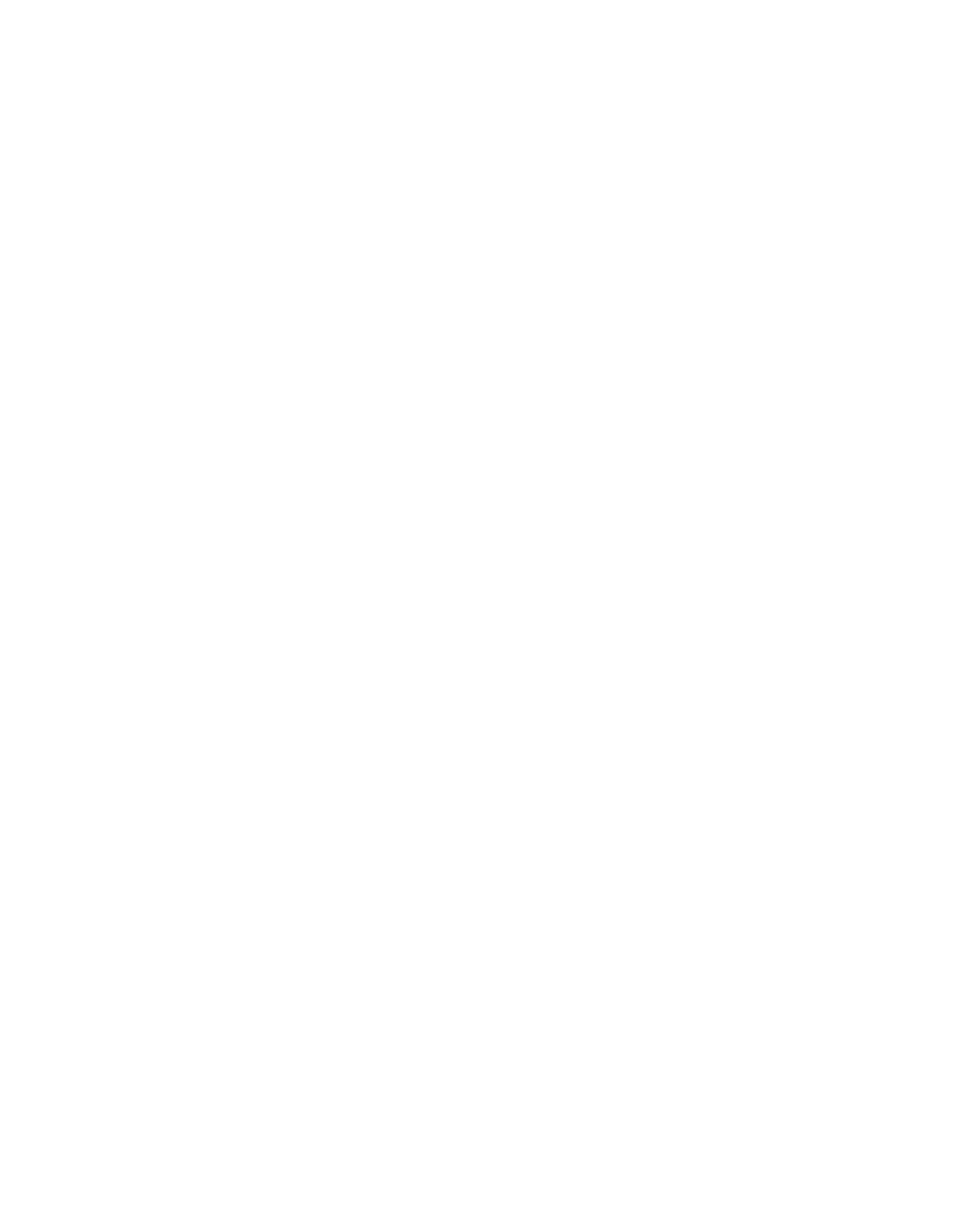# **TABLE OF CONTENTS**

# **YEARS ENDED SEPTEMBER 30, 2015 AND 2014**

|                                          | Page                        |
|------------------------------------------|-----------------------------|
| <b>INDEPENDENT AUDITOR'S REPORT</b>      |                             |
| <b>FINANCIAL STATEMENTS</b>              |                             |
| <b>Statements of Financial Position</b>  | $\mathcal{D}_{\mathcal{A}}$ |
| <b>Statements of Activities</b>          | 3                           |
| <b>Statements of Functional Expenses</b> | 4                           |
| <b>Statements of Cash Flows</b>          | 5                           |
| Notes to Financial Statements            | 6                           |

ׇ֚֡֬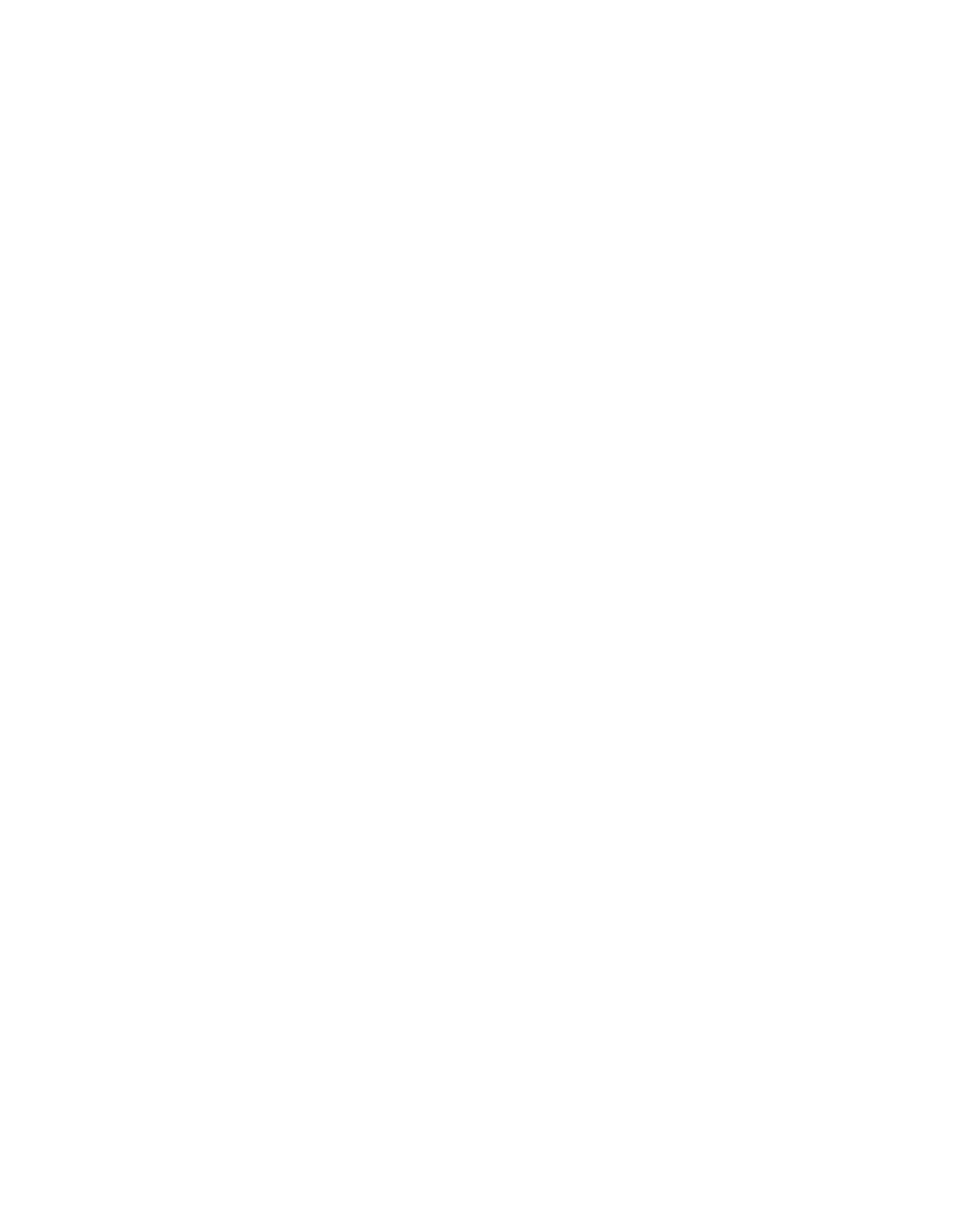

# **INDEPENDENT AUDITOR'S REPORT**

The Board of Directors Upstate Warrior Solution Greenville, South Carolina

We have audited the accompanying financial statements of Upstate Warrior Solution (a nonprofit organization), which comprise the statements of financial position as of September 30, 2015 and 2014, and the related statements of activities, functional expenses, and cash flows for the years then ended, and the related notes to the financial statements.

#### **Management's Responsibility for the Financial Statements**

Management is responsible for the preparation and fair presentation of these financial statements in accordance with accounting principles generally accepted in the United States of America; this includes the design, implementation, and maintenance of internal control relevant to the preparation and fair presentation of financial statements that are free from material misstatement, whether due to fraud or error.

#### **Auditor's Responsibility**

Our responsibility is to express an opinion on these financial statements based on our audits. We conducted our audits in accordance with auditing standards generally accepted in the United States of America. Those standards require that we plan and perform the audit to obtain reasonable assurance about whether the financial statements are free from material misstatement.

An audit involves performing procedures to obtain audit evidence about the amounts and disclosures in the financial statements. The procedures selected depend on the auditor's judgment, including the assessment of the risks of material misstatement of the financial statements, whether due to fraud or error. In making those risk assessments, the auditor considers internal control relevant to the entity's preparation and fair presentation of the financial statements in order to design audit procedures that are appropriate in the circumstances, but not for the purpose of expressing an opinion on the effectiveness of the entity's internal control. Accordingly, we express no such opinion. An audit also includes evaluating the appropriateness of accounting policies used and the reasonableness of significant accounting estimates made by management, as well as evaluating the overall presentation of the financial statements.

We believe that the audit evidence we have obtained is sufficient and appropriate to provide a basis for our audit opinion.

#### **Opinion**

In our opinion, the financial statements referred to above present fairly, in all material respects, the financial position of Upstate Warrior Solution as of September 30, 2015 and 2014, and the changes in its net assets and its cash flows for the years then ended in accordance with accounting principles generally accepted in the United States of America.

Streene, Einney & Hotton LLP

Greene, Finney & Horton, LLP Mauldin, South Carolina April 4, 2016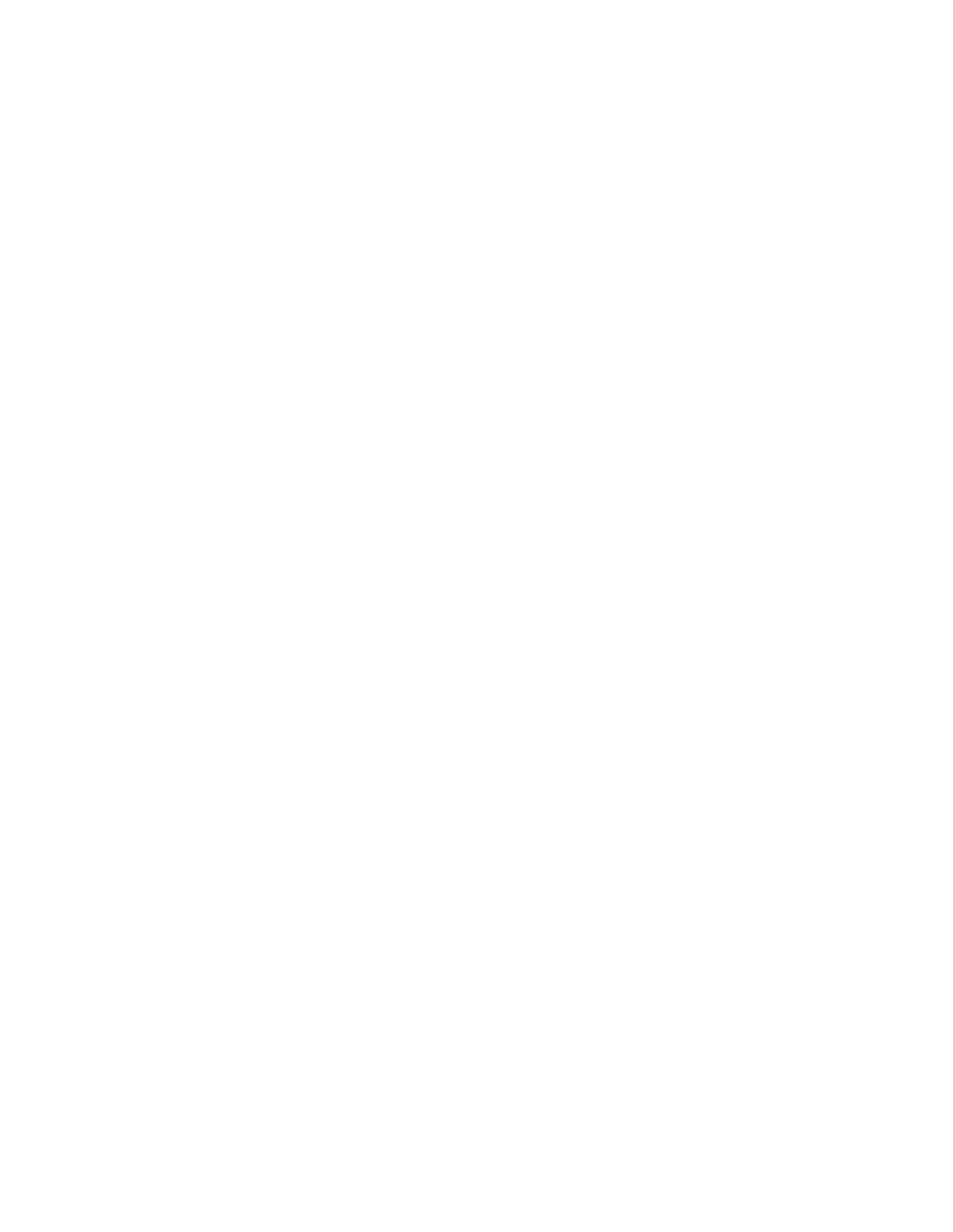# **STATEMENTS OF FINANCIAL POSITION**

#### **SEPTEMBER 30, 2015 AND 2014**

|                                                                                                                                       |    | 2015                                 |    |                             |
|---------------------------------------------------------------------------------------------------------------------------------------|----|--------------------------------------|----|-----------------------------|
| <b>ASSETS</b>                                                                                                                         |    |                                      |    |                             |
| Cash and Cash Equivalents<br><b>Contributions Receivable</b><br>Prepaid Rent<br>Leasehold Improvements, Furniture, and Equipment, Net | \$ | 101,632<br>16,300<br>3,083<br>33,679 | \$ | 103,375<br>15,500<br>44,024 |
| <b>TOTAL ASSETS</b>                                                                                                                   | \$ | 154,694                              | \$ | 162,899                     |
| <b>LIABILITIES AND NET ASSETS</b>                                                                                                     |    |                                      |    |                             |
| <b>LIABILITIES</b>                                                                                                                    |    |                                      |    |                             |
| <b>Accounts Payable</b>                                                                                                               | \$ | 243                                  | \$ |                             |
| <b>TOTAL LIABILITIES</b>                                                                                                              |    | 243                                  |    |                             |
| <b>NET ASSETS</b>                                                                                                                     |    |                                      |    |                             |
| Unrestricted<br>Temporarily restricted                                                                                                |    | 144,451<br>10,000                    |    | 162,899                     |
| <b>TOTAL NET ASSETS</b>                                                                                                               |    | 154,451                              |    | 162,899                     |
| <b>TOTAL LIABILITIES AND NET ASSETS</b>                                                                                               | S  | 154,694                              | \$ | 162,899                     |

The notes to the financial statements are an integral part of the financial statements. See accompanying independent auditor's report.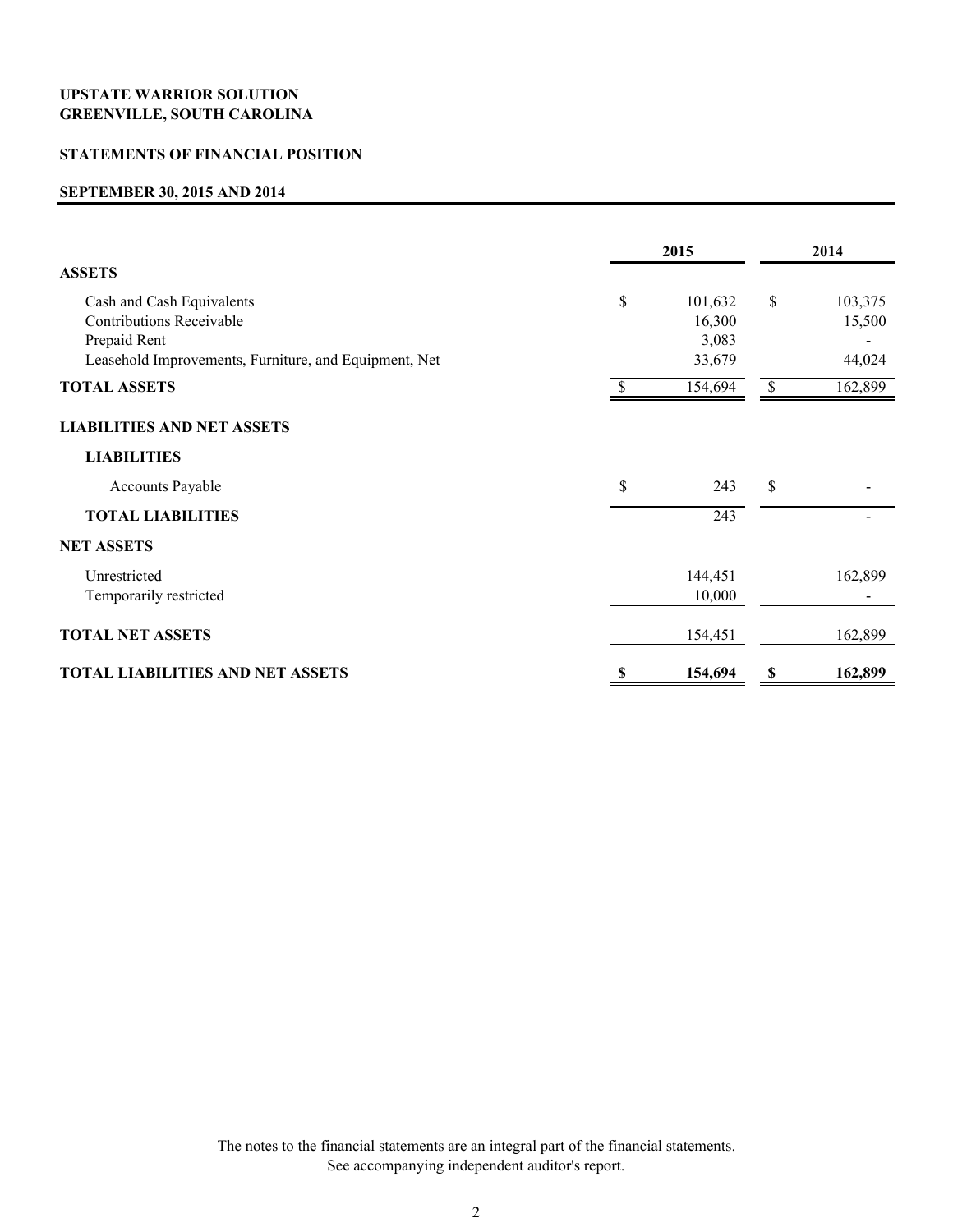# **STATEMENTS OF ACTIVITIES**

# **YEARS ENDED SEPTEMBER 30, 2015 AND 2014**

| YEAR ENDED SEPTEMBER 30, 2015        | <b>Unrestricted</b> |        | <b>Total</b> |          |
|--------------------------------------|---------------------|--------|--------------|----------|
| <b>REVENUES</b>                      |                     |        |              |          |
| Corporate Donations                  | \$<br>131,407       |        | \$           | 131,407  |
| <b>Individual Donations</b>          | 98,913              |        |              | 98,913   |
| Grants                               | 434,650             | 5,000  |              | 439,650  |
| Fundraising Event Income             | 52,899              | 5,000  |              | 57,899   |
| Donated Services, Material and Space | 56,104              |        |              | 56,104   |
| <b>TOTAL REVENUES</b>                | 773,973             | 10,000 |              | 783,973  |
| <b>EXPENSES</b>                      |                     |        |              |          |
| Program Services                     | 660,056             |        |              | 660,056  |
| Supporting Services:                 |                     |        |              |          |
| Management and General               | 81,542              |        |              | 81,542   |
| Fundraising                          | 50,823              |        |              | 50,823   |
| <b>TOTAL EXPENSES</b>                | 792,421             |        |              | 792,421  |
| <b>CHANGE IN NET ASSETS</b>          | (18, 448)           | 10,000 |              | (8, 448) |
| NET ASSETS, BEGINNING OF YEAR        | 162,899             |        |              | 162,899  |
| NET ASSETS, END OF YEAR              | 144,451             | 10,000 | \$           | 154,451  |

#### **YEAR ENDED SEPTEMBER 30, 2014** Temporarily

|                                      | Unrestricted | <b>Restricted</b> | Total        |  |
|--------------------------------------|--------------|-------------------|--------------|--|
| <b>REVENUES</b>                      |              |                   |              |  |
| Corporate Donations                  | \$<br>88,292 |                   | \$<br>88,292 |  |
| <b>Individual Donations</b>          | 74,038       |                   | 74,038       |  |
| Grants                               | 500          |                   | 500          |  |
| Fundraising Event Income             | 28,650       |                   | 28,650       |  |
| Donated Services, Material and Space | 61,775       |                   | 61,775       |  |
| <b>TOTAL REVENUES</b>                | 253,255      |                   | 253,255      |  |
| <b>EXPENSES</b>                      |              |                   |              |  |
| Program Services                     | 95,248       |                   | 95,248       |  |
| <b>Supporting Services:</b>          |              |                   |              |  |
| Management and General               | 11,453       |                   | 11,453       |  |
| Fundraising                          | 5,051        |                   | 5,051        |  |
| <b>TOTAL EXPENSES</b>                | 111,752      |                   | 111,752      |  |
| <b>CHANGE IN NET ASSETS</b>          | 141,503      |                   | 141,503      |  |
| NET ASSETS, BEGINNING OF YEAR        | 21,396       |                   | 21,396       |  |
| NET ASSETS, END OF YEAR              | 162,899      |                   | 162,899      |  |

The notes to the financial statements are an integral part of the financial statements.

See accompanying independent auditor's report.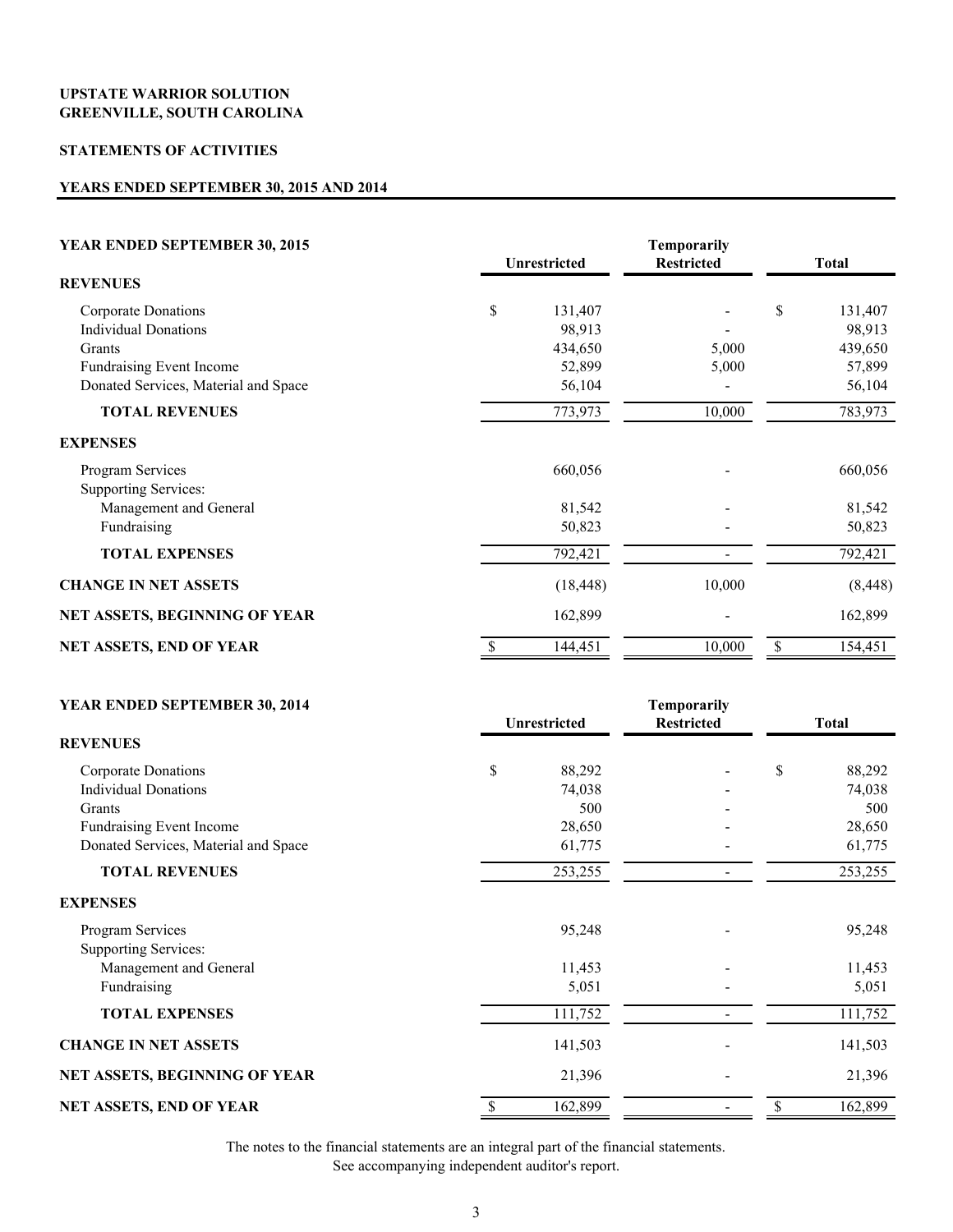#### **STATEMENTS OF FUNCTIONAL EXPENSES**

#### **YEARS ENDED SEPTEMBER 30, 2015 AND 2014**

|                                   |                          |                 | <b>Support Services</b> |                    |             |              |
|-----------------------------------|--------------------------|-----------------|-------------------------|--------------------|-------------|--------------|
|                                   |                          | Program         | Management              |                    |             |              |
|                                   |                          | <b>Services</b> | and General             | <b>Fundraising</b> |             | <b>Total</b> |
| <b>FUNCTIONAL EXPENSES - 2015</b> |                          |                 |                         |                    |             |              |
| Payroll & Benefits                | \$                       | 501,206         | 34,081                  | 28,034             | \$          | 563,321      |
| Quality of Life                   |                          | 7,625           |                         |                    |             | 7,625        |
| <b>Employment Program</b>         |                          | 1,964           |                         |                    |             | 1,964        |
| Healthcare and Benefits Program   |                          | 5,843           |                         |                    |             | 5,843        |
| Housing Program                   |                          | 400             |                         |                    |             | 400          |
| <b>Education Program</b>          |                          | 9,500           |                         |                    |             | 9,500        |
| <b>Training Program</b>           |                          | 1,529           |                         |                    |             | 1,529        |
| Outreach/Mentor Program           |                          | 2,175           |                         |                    |             | 2,175        |
| Family Outreach Program           |                          | 7,283           |                         |                    |             | 7,283        |
| <b>Fundraising Expense</b>        |                          |                 |                         | 15,741             |             | 15,741       |
| Advertising and Promotion         |                          | 16,818          | 1,032                   | 2,523              |             | 20,373       |
| Office Expense                    |                          | 13,801          | 18,372                  | 658                |             | 32,831       |
| Field Office - Clemson            |                          | 8,646           |                         |                    |             | 8,646        |
| Field Office - Spartanburg        |                          | 1,149           |                         |                    |             | 1,149        |
| Computer and Internet Expense     |                          | 12,897          | 744                     |                    |             | 13,641       |
| Travel, Meals, and Entertainment  |                          | 24,302          | 188                     |                    |             | 24,490       |
| Event and Hosting                 |                          | 7,828           |                         |                    |             | 7,828        |
| Program Supplies                  |                          | 5,832           |                         |                    |             | 5,832        |
| Professional Fees                 |                          |                 | 20,873                  |                    |             | 20,873       |
| Rent Expense                      |                          | 23,500          | 4,700                   | 2,833              |             | 31,033       |
| Depreciation Expense              |                          | 7,758           | 1,552                   | 1,034              |             | 10,344       |
|                                   | \$                       | 660,056         | 81,542                  | 50,823             | \$          | 792,421      |
| <b>FUNCTIONAL EXPENSES - 2014</b> |                          |                 |                         |                    |             |              |
| Payroll & Benefits                | \$                       | 25,134          | 528                     | 794                | \$          | 26,456       |
| Quality of Life                   |                          | 12,878          |                         |                    |             | 12,878       |
| <b>Employment Program</b>         |                          | 8,173           |                         |                    |             | 8,173        |
| Housing Program                   |                          | 6,759           |                         |                    |             | 6,759        |
| Outreach/Mentor Program           |                          | 2,968           |                         |                    |             | 2,968        |
| <b>Fundraising Expense</b>        |                          | $\blacksquare$  |                         | 1,852              |             | 1,852        |
| Advertising and Promotion         |                          | 1,965           | 123                     | 368                |             | 2,456        |
| Office Expense                    |                          | 4,000           | 5,662                   | 85                 |             | 9,747        |
| Computer and Internet Expense     |                          | 1,145           | 322                     |                    |             | 1,467        |
| Travel, Meals, and Entertainment  |                          | 2,443           |                         |                    |             | 2,443        |
| Event and Hosting                 |                          | 3,278           |                         |                    |             | 3,278        |
| Program Supplies                  |                          | 11,863          |                         |                    |             | 11,863       |
| Professional Fees                 |                          |                 | 1,890                   |                    |             | 1,890        |
| Rent Expense                      |                          | 12,596          | 2,519                   | 1,679              |             | 16,794       |
| Depreciation Expense              |                          | 2,046           | 409                     | 273                |             | 2,728        |
|                                   | $\overline{\mathcal{S}}$ | 95,248          | 11,453                  | 5,051              | $\mathbb S$ | 111,752      |

The notes to the financial statements are an integral part of the financial statements. See accompanying independent auditor's report.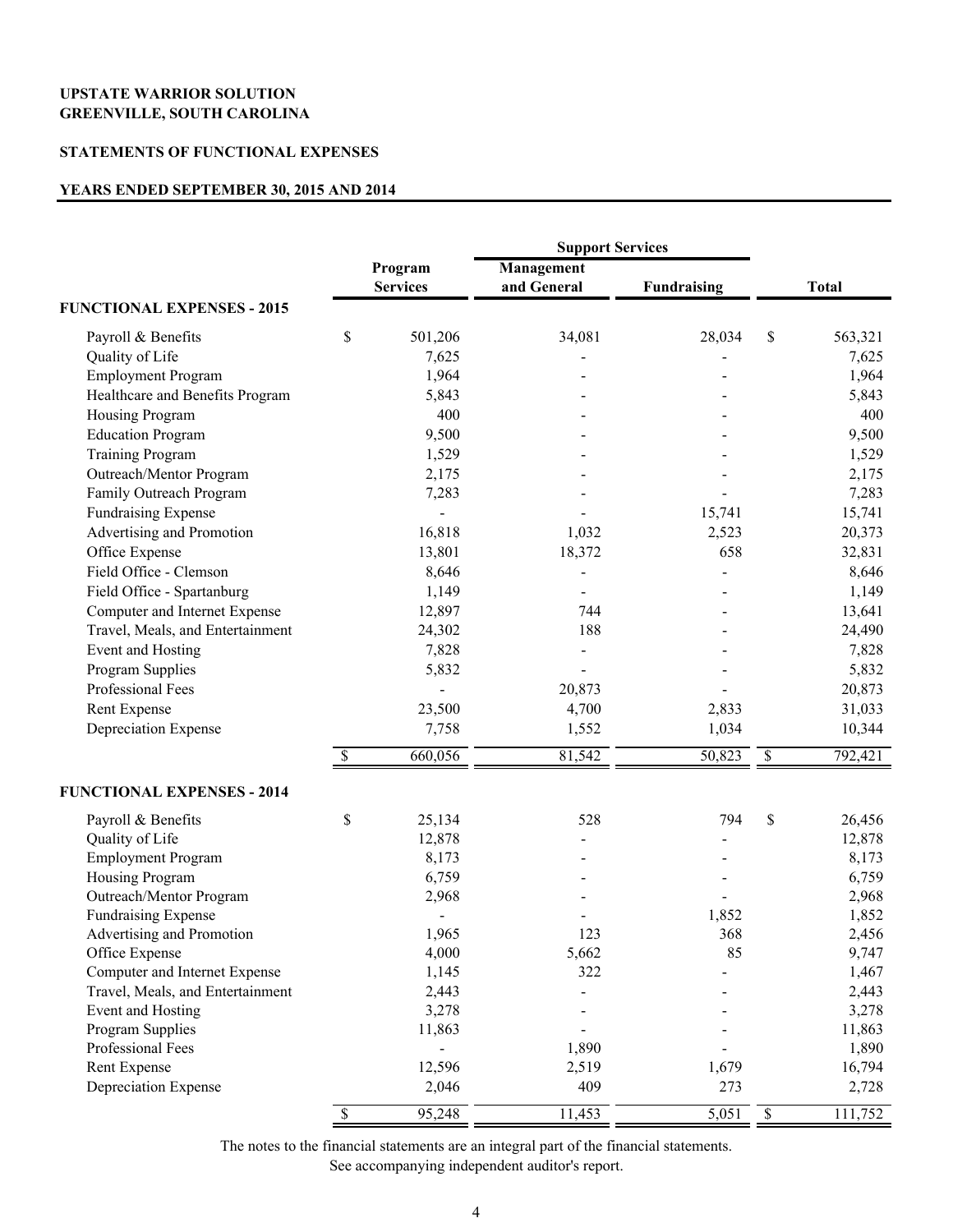# **STATEMENTS OF CASH FLOWS**

# **YEARS ENDED SEPTEMBER 30, 2015 AND 2014**

|                                                                                      |    | 2015     |    | 2014      |  |
|--------------------------------------------------------------------------------------|----|----------|----|-----------|--|
| <b>CASH FLOWS PROVIDED BY OPERATING ACTIVITIES:</b>                                  |    |          |    |           |  |
| Change in Net Assets                                                                 | \$ | (8, 448) | \$ | 141,503   |  |
| Adjustments to Reconcile Change in Net Assets to Net Cash from Operating Activities: |    |          |    |           |  |
| Depreciation Expense                                                                 |    | 10,344   |    | 2,728     |  |
| Donations of Furniture and Leasehold Improvements                                    |    |          |    | (44, 231) |  |
| Changes in Operating Assets and Liabilities:                                         |    |          |    |           |  |
| (Increase) Decrease in Contributions Receivable                                      |    | (799)    |    | (15,500)  |  |
| (Increase) Decrease in Prepaid Rent                                                  |    | (3,083)  |    |           |  |
| Increase (Decrease) in Accounts Payable                                              |    | 243      |    |           |  |
| NET CASH (USED IN) PROVIDED BY OPERATING ACTIVITIES                                  |    | (1,743)  |    | 84,500    |  |
| <b>CASH FLOWS FROM INVESTING ACTIVITIES</b>                                          |    |          |    |           |  |
| Acquisition of Equipment                                                             |    |          |    | (2,521)   |  |
| <b>NET CASH USED IN INVESTING ACTIVITIES</b>                                         |    |          |    | (2,521)   |  |
| NET (DECREASE) INCREASE IN CASH AND CASH EQUIVALENTS                                 |    | (1,743)  |    | 81,979    |  |
| CASH AND CASH EQUIVALENTS, BEGINNING OF YEAR                                         |    | 103,375  |    | 21,396    |  |
| CASH AND CASH EQUIVALENTS, END OF YEAR                                               |    | 101,632  | \$ | 103,375   |  |
| NON-CASH INVESTING ACTIVITY:<br>Furniture and Leasehold Improvements Donated         | \$ |          | \$ | 44,231    |  |
|                                                                                      |    |          |    |           |  |

The notes to the financial statements are an integral part of the financial statements. See accompanying independent auditor's report.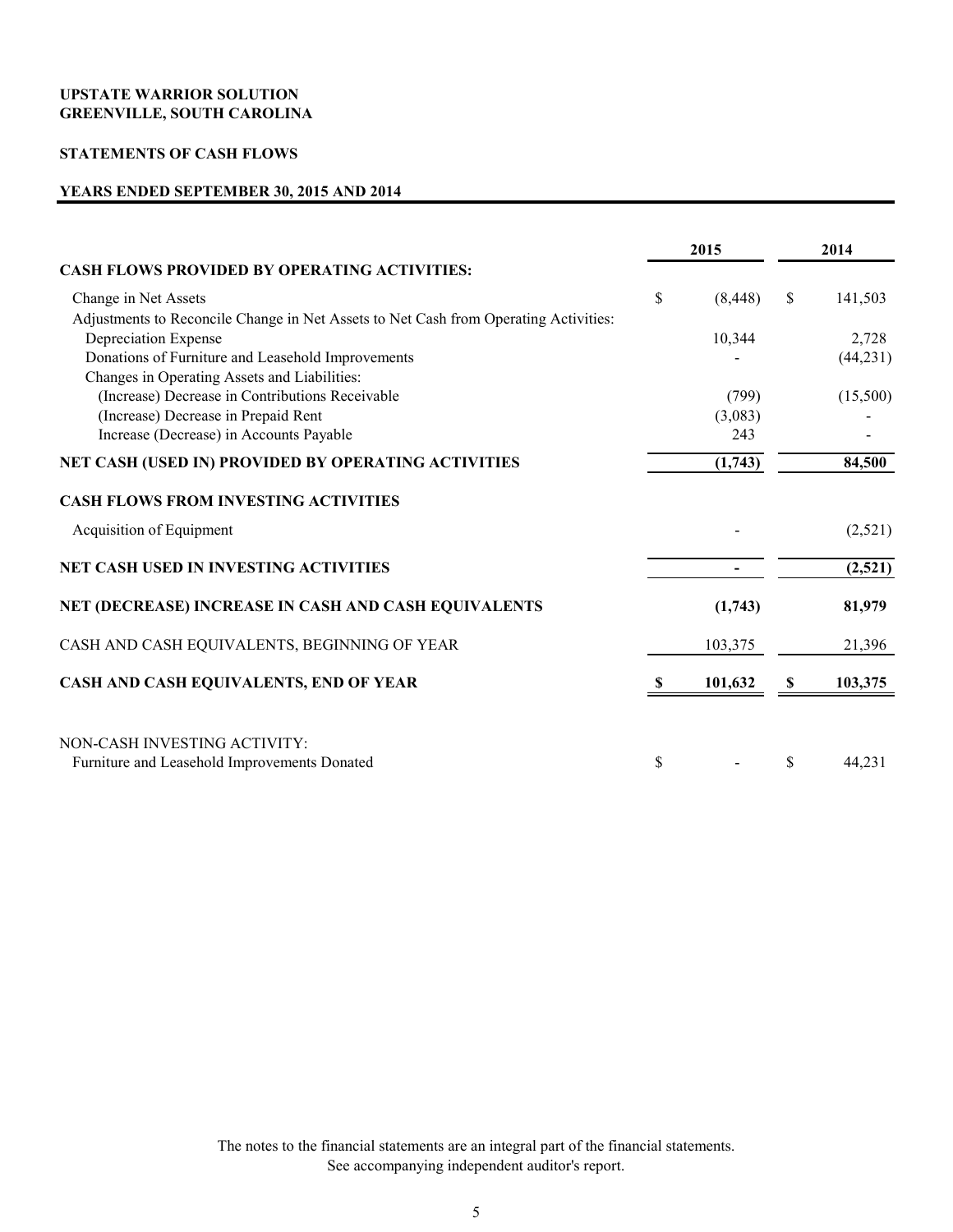#### **NOTES TO FINANCIAL STATEMENTS**

#### **YEARS ENDED SEPTEMBER 30, 2015 AND 2014**

#### **NOTE A**—**NATURE OF ORGANIZATION AND SUMMARY OF SIGNIFICANT ACCOUNTING POLICIES**

ׇ֚֡֬

#### **Nature of Organization**

Upstate Warrior Solution (the "Organization") is incorporated under the laws of the state of South Carolina as a not-forprofit organization and has been authorized to transact business as a not-for-profit organization within the state of South Carolina. The Organization is established to connect warriors and their families to the resources they need, and to guide them through the process of developing realistic solutions for a variety of areas in their lives. A warrior is any service member who is currently serving or has served, regardless of military branch, nature of discharge, current status, or troubling past. The Organization's primary program services are warrior outreach, healthcare, education and training, housing, and employment.

#### **Basis of Presentation**

The accompanying financial statements of the Organization have been prepared on the accrual basis of accounting in accordance with accounting principles generally accepted in the United States of America. The financial statements were issued on April 4, 2016, and subsequent events have been evaluated through that date.

Net assets and revenues and expenses are classified based on the existence or absence of donor-imposed restrictions. Accordingly, net assets of the Organization and changes therein are classified and reported as follows:

Unrestricted net assets – Net assets that are not subject to donor-imposed restrictions. Grants and contributions are considered to be unavailable for unrestricted use unless specifically restricted by the donor.

Temporarily restricted net assets – Net assets subject to donor-imposed stipulations that may be or will be met either by actions of the Organization or the passage of time. When a restriction expires (that is, when a stipulated time restriction ends or purpose restriction is accomplished), temporarily restricted net assets are reclassified to unrestricted net assets and reported in the Statements of Activities as net assets release from restrictions. If a restriction is fulfilled during the same fiscal year in which the contribution is received, the Organization reports that support as unrestricted.

Permanently restricted net assets – Net assets that consist of donor-imposed stipulations that are permanent in nature and not subject to expiration by actions of the Organization or the passage of time. There were no permanently restricted net assets at September 30, 2015 and 2014.

#### **Cash and Cash Equivalents**

For purposes of these financial statements, cash equivalents include all highly liquid investments available for current use with an initial original maturity of three months or less.

#### **Contributions Receivable**

Contributions receivable are expected to be collected within one year. Management evaluates contributions receivable and records an allowance for uncollectible contributions receivable based on an estimate of losses to be sustained. Uncollectible amounts are charged against the allowance account when management determines the possibility of collection is remote. There was no allowance for uncollectible contributions at September 30, 2015 and 2014.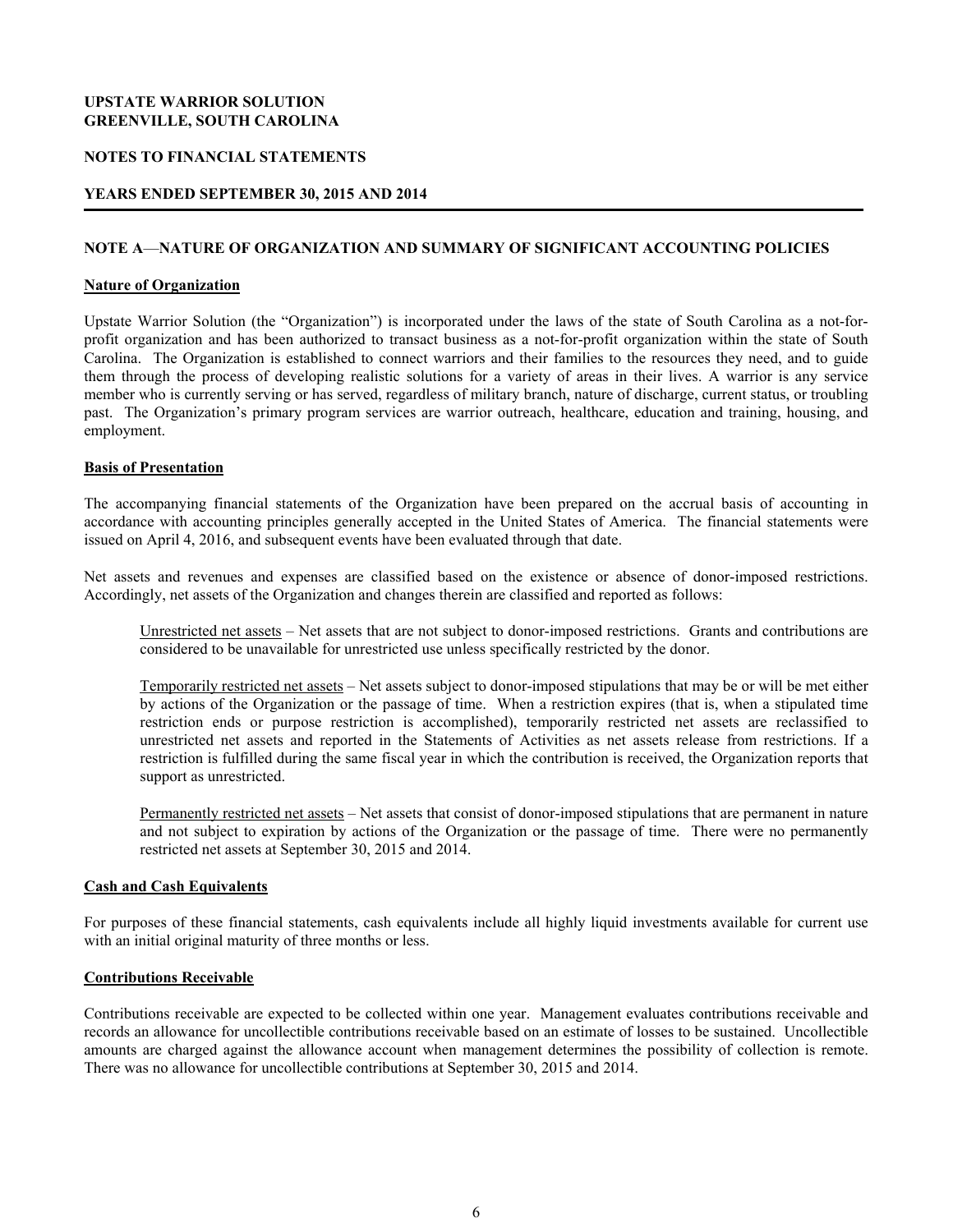#### **NOTES TO FINANCIAL STATEMENTS**

#### **YEARS ENDED SEPTEMBER 30, 2015 AND 2014**

# **NOTE A**—**NATURE OF ORGANIZATION AND SUMMARY OF SIGNIFICANT ACCOUNTING POLICIES (CONTINUED)**

ׇ֚֡֬

#### **Leasehold Improvements, Furniture, and Equipment**

Leasehold improvements, furniture, and equipment with values over \$1,000 are capitalized, with purchases being recorded at cost and donations being recorded as contributions at their estimated fair market value. Leasehold improvements are depreciated using the straight-line method over the shorter of the remaining lease term or their estimated useful lives. Furniture and equipment are depreciated using the straight-line method over their estimated useful lives (three to five years).

#### **Support and Revenue**

The Organization's primary source of revenue are grants and contributions from businesses and individuals. The Organization also receives support from scheduled fundraising events throughout the year.

#### **Contributions**

All contributions are considered to be available for unrestricted use unless specifically restricted by the donor. Amounts received that are designated for future periods or restricted by the donor for specific purposes are reported as temporarily restricted or permanently restricted support that increases those net assets classes. When a temporary restriction expires, temporarily restricted net assets are reclassified to unrestricted net assets and reported in the Statements of Activities as net assets released from restrictions.

#### **Contributed Services**

A number of unpaid volunteers have made significant contributions of their time to the Organization. For those contributed services that did not create or enhance non-financial assets or require specialized skills or that would not have been purchased if not donated, no amounts have been reflected in the financial statements for these services, since these services do not meet the criteria for recognition as contributed services. Services that meet the criteria for recognition as contributed services are recorded as contributions at their estimated fair market value.

# **Functional Allocation of Expenses**

The costs of providing program and supporting services has been summarized on a functional basis in the Statements of Functional Expenses. Accordingly, certain costs have been allocated among program and supporting services based on how employees spend their time or the purpose of the services or expense.

#### **Estimates**

The preparation of financial statements in conformity with accounting principles generally accepted in the United States of America requires management to make estimates and assumptions that affect certain reported amounts and disclosures. Accordingly, actual results could differ from those estimates.

#### **Income Taxes**

The Organization is a not-for-profit organization that is exempt from income taxes under Section  $501(c)(3)$  of the Internal Revenue Code and therefore is exempt from federal income taxes. As a result, the Organization has made no provisions for federal income taxes in the accompanying financial statements. In addition, the Organization has not been determined by the Internal Revenue Service to be a "private foundation" within the meaning of Section 509(a) of the Internal Revenue Code. There was no significant unrelated business income for the years ended September 30, 2015 and 2014. The Organization is open to examination by taxing authorities for the past two fiscal years.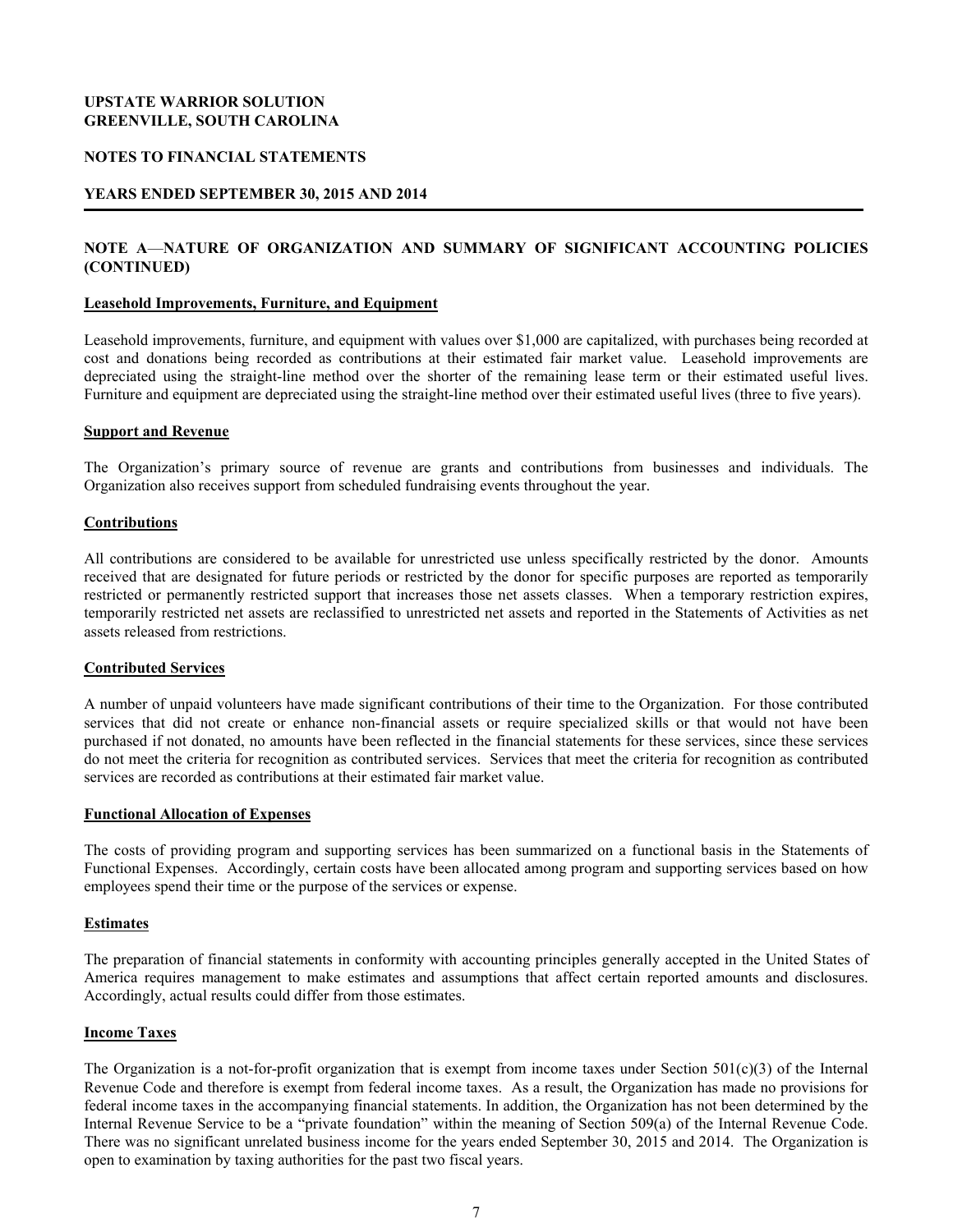#### **NOTES TO FINANCIAL STATEMENTS**

#### **YEARS ENDED SEPTEMBER 30, 2015 AND 2014**

# **NOTE B—LEASEHOLD IMPROVEMENTS, FURNITURE, AND EQUIPMENT**

Leasehold improvements, furniture, and equipment consist of the following:

|                          | 2015        |          |    | 2014    |  |
|--------------------------|-------------|----------|----|---------|--|
| Leasehold Improvements   | \$<br>4,854 |          | \$ | 4,854   |  |
| Furniture                |             | 39,377   |    | 39,377  |  |
| Equipment                |             | 2,521    |    | 2,521   |  |
|                          |             | 46,752   |    | 46,752  |  |
| Accumulated Depreciation |             | (13,072) |    | (2,728) |  |
| Total                    | S           | 33,680   | S  | 44,024  |  |

ׇ֚֡֬

#### **NOTE C—NET ASSETS AND RESTRICTIONS**

Substantially all of the restrictions on the net assets at September 30, 2015 were related to funds raised for ongoing efforts to help prepare the Organization for future needs and service to the community. During the prior year, all funds received by the Organization were unrestricted by the donors and are presented as such in the financial statements.

Temporarily restricted net assets are available for the following purposes at September 30, 2015:

|                           | 2015 |        | 2014 |
|---------------------------|------|--------|------|
| <b>Education Outreach</b> |      | 5.000  | -    |
| Wilderness Fellowship     |      | 3,500  | -    |
| Project Healing Waters    |      | 1.500  | -    |
|                           |      | 10.000 | -    |

Net assets are released from restrictions by incurring expenses satisfying the restricted purposes, by the occurrence of other events specified by donors, or by being released from restrictions by the donors.